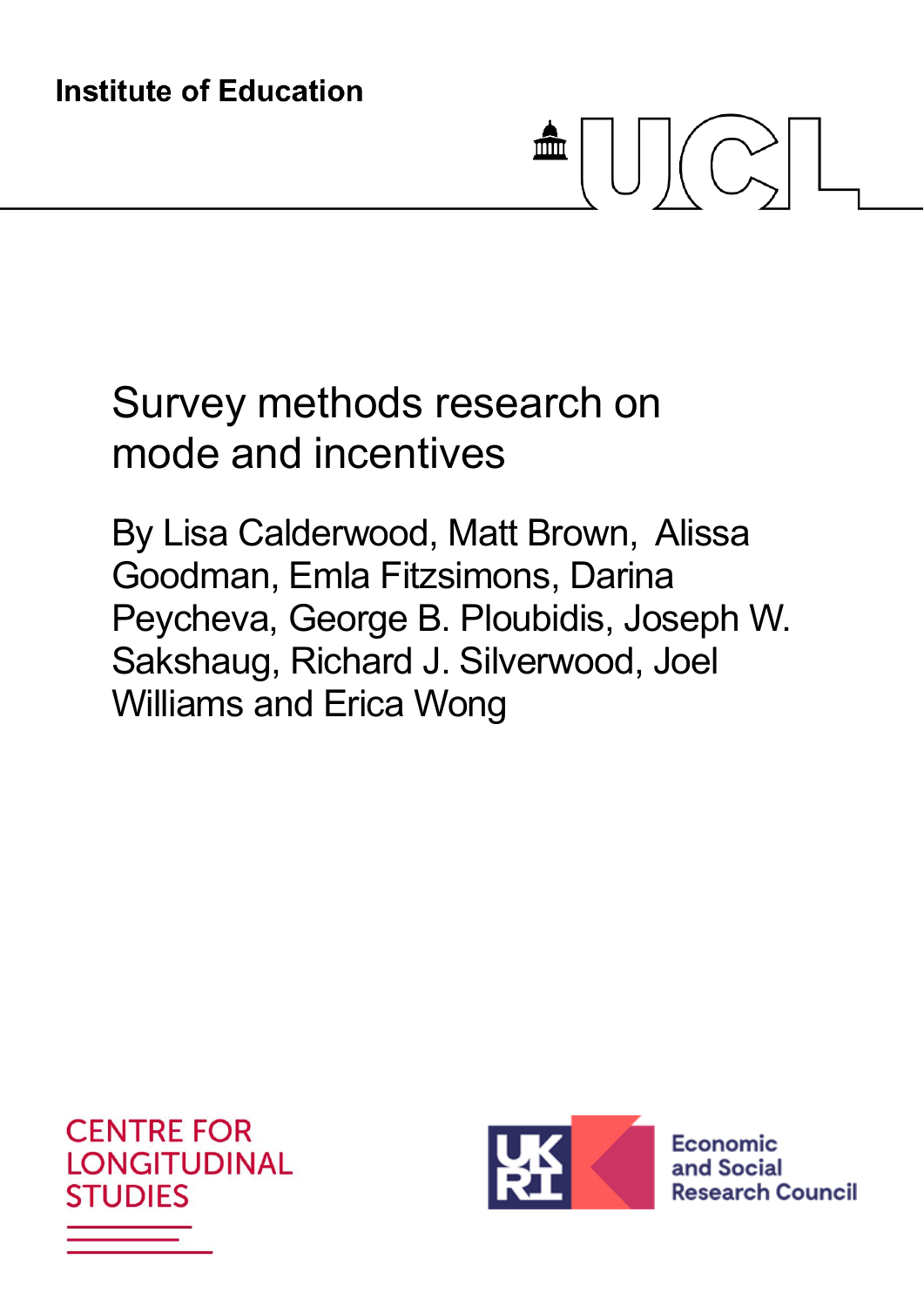# **Summary**

## Project overview

The main aim of this strand of the project was to build the evidence base in two key areas of survey methods: mode, and incentives. We produced a combination of literature reviews and novel research evidence on each area, summarised as follows.

# **Mode**

Most recent sweeps of the CLS cohort studies have used face-to-face in-home interviewing. The main reasons for this are to maximise response rates, maintain longitudinal consistency, to allow sufficiently long interviews to collect a broad range of scientifically valuable information, and to ensure high quality collection of physical measurements, biological samples and direct assessments of cognitive function. Alongside face-to-face interviewing we have increasingly also used the web to enhance our data collections, as part of sequential mixed mode approaches for core interviews (Next Steps and NCDS), or for additional data collection elements (MCS age 14 time-use diaries, MCS age 17 parent and study member web questionnaires, BCS70 dietary diaries). We are considering whether to make use of the web in a mixed-mode content for major sweeps and for shorter betweensweep surveys (see work package 7). The aim of this part of the project was to add to the evidence base in relation to the use of the web, particularly in a mixed-mode context, and to inform our developing forward strategy on mode in the cohorts.

#### **Methods**

There are four outputs in this part of the project. Three are new empirical papers based on recent web collections in the CLS cohorts: mixed-mode time diary on age 14 sweep of MCS, and sequential mixed-mode used on Next Steps age 25 sweep and NCDS age 55 sweep. We have also produced a brief review of the literature and evidence on the use of the web and mixed-mode in longitudinal surveys.

#### **Findings**

- Literature review: The most relevant literature and evidence on the use mixed-mode involving web in longitudinal surveys shows that although mixed-mode can be effective at boosting response rates there is evidence of mode differences on measurement which are potentially biasing unless appropriately adjusted for by analysts. There is relatively little robust empirical evidence on which to base important design decisions, and the trade-offs in relation to survey errors and costs are different for each survey.
- MCS: A mixed-mode approach to time diary data collection, combining app, web and paper formats, was successfully implemented at the age 14 sweep. Over two thirds of respondents chose to complete the diary using the app. The two online instruments provided data of the highest quality when compared with the traditional paper diary. Differences were observed in the characteristics of respondents choosing to complete the diary in each mode.
- NCDS: A sequential mixed mode data collection, online to telephone, was conducted at age 55 sweep. An embedded experiment shows that relative to telephone-only, the offer of the web increased overall participation rates by approximately 5 percentage points (82.8% vs. 77.9%). Differences attributable to mode of interview were detected in levels of item non-response and response values for a limited number of questions.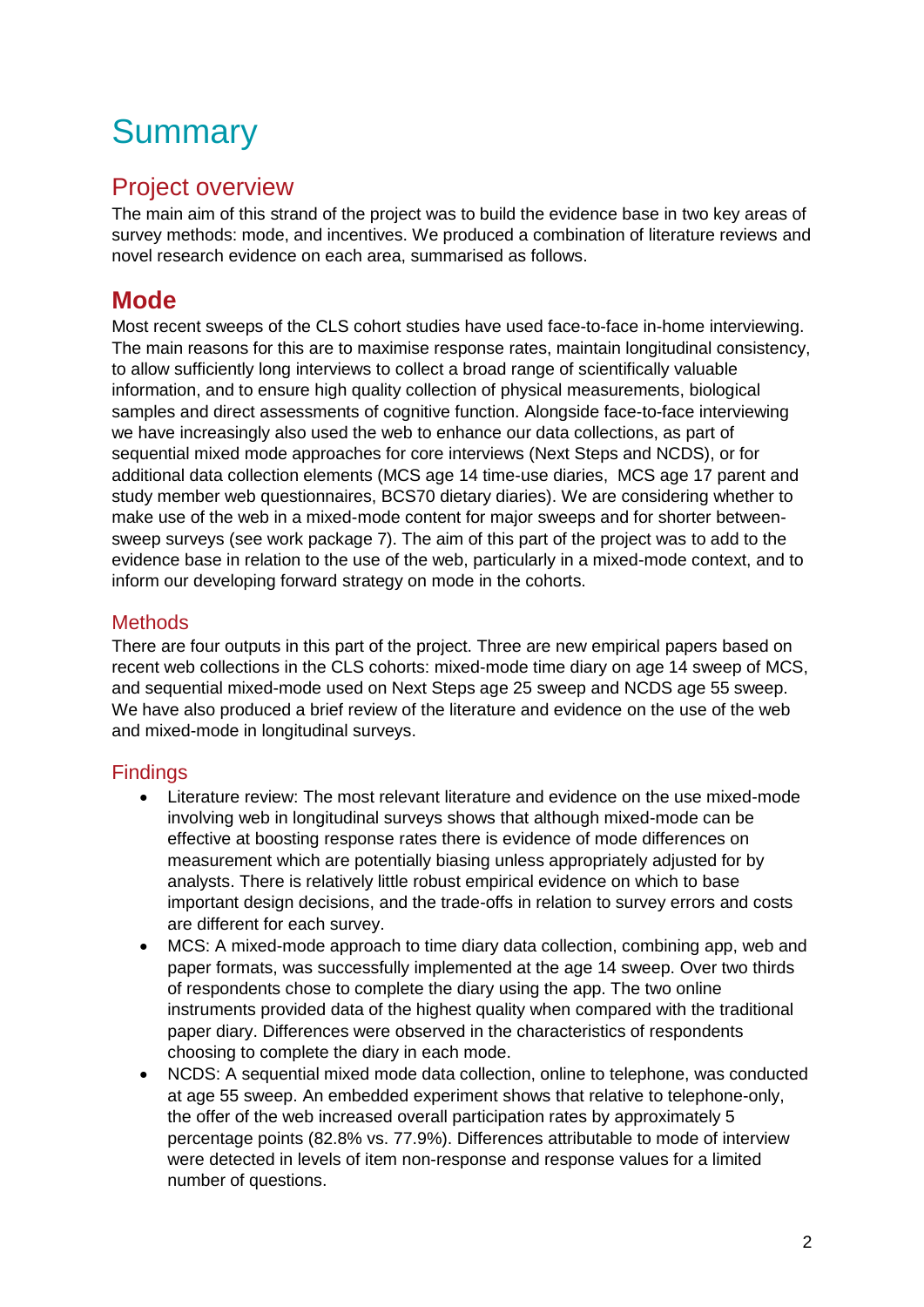Next Steps: A sequential mixed-mode (web-telephone-face-to-face) design was implemented in wave 8 of the Next Steps cohort study. After controlling for mode selection, we find that a lower proportion of respondents who contribute to item nonresponse in the web mode than in the telephone and face-to-face modes; and a highlevel of measurement equivalence for a multi-item scale across the three modes.

### **Incentives**

An over-riding objective for longitudinal studies is to maintain study participation, and minimise non-response bias, and the use of incentives is one important tool by which studies can seek to achieve this. CLS studies, with the exception of Next Steps, have not hitherto used monetary incentives paid to participants as part of our response maximisation approach for core survey sweeps. The studies have succeeded in maintaining high response rates without this. However, in the context of declining response rates for surveys, including longitudinal surveys, this is something that it is important to consider going forward. We have a particular concern about maintaining high response rates on the Millennium Cohort Study in adulthood, and incentives may be an important part of minimising any drop-off in participation. Next Steps cohort members have received incentives for their participation throughout the study, and we included an incentive experiment at age 25 survey to boost take-up of the web component of the mixed-mode survey. We anticipate that for both Next Steps and MCS, incentive strategy will be crucial for retention going forward. We may consider targeted incentives for certain groups of cohort members, such as those that are at high risk of drop-out and/or of particular scientific value, such as disadvantaged groups. We are also intending to make greater use of the web for data collection between-waves, and potentially in a mixed-mode context for core sweeps, as well as supplemental data collection using new technologies. It is likely that to secure high participation rates in these additional data collection elements, incentives will be needed.

#### **Methods**

There are two outputs in this part of the project. One is an empirical papers based the recent incentive experiment to boost web response rate at the age 25 survey of Next Steps, and one is a review of the literature on the use of incentives in longitudinal surveys. This includes their effectiveness in boosting take-up to web and mixed-mode surveys and of targeted incentives for encouraging response from marginal groups. This evidence has informed the design an incentives experiment to be implemented in an MCS web-survey later in 2019.

#### **Findings**

- Literature review: Overall, the literature shows that incentives can be effective at increasing response rates in longitudinal studies, with cash (or cash-like, in the form of vouchers) and higher-value incentives being more effective. Incentives especially effective at increasing response rates for survey modes that typically yield lower response rates, like online or mobile web surveys. Incentive experiments in longitudinal surveys do not always find unconditional incentives to be more effective than conditional, and incentives seem to have an enduring, positive effect on response rates in later sweeps.
- Next Steps: An experiment testing the effectiveness of a web-push time-limited incentive was incorporated into the 'soft launch' of Next Steps sweep 8. Participants received a higher value incentive  $(E20 \text{ rather than } £10)$  if the survey was completed via web within three weeks of receiving the survey invite. This was effective in boosting response, and it was subsequently offered to all study members in the main